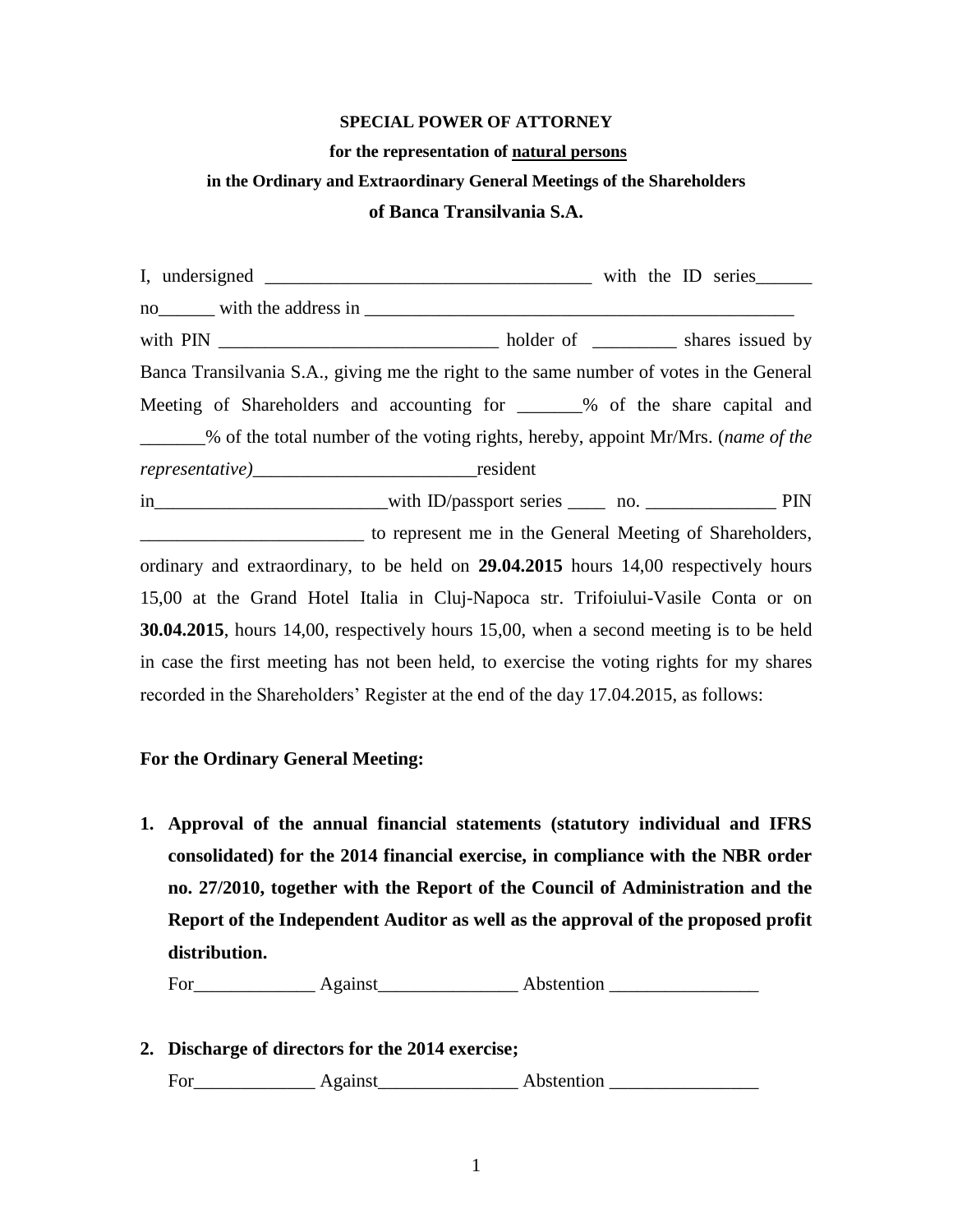**3. Approval of the Budget for expenditure and revenues and the investment plan for 2015 (business plan for 2015).**

For\_\_\_\_\_\_\_\_\_\_\_\_\_ Against\_\_\_\_\_\_\_\_\_\_\_\_\_\_\_ Abstention \_\_\_\_\_\_\_\_\_\_\_\_\_\_\_\_

 **4. Decision regarding the remuneration of administrators for the 2015 exercise, including the maximum cap of additional remunerations granted to the administrators and directors. (proposal: maintaining the current cap on the remuneration mentioned above)**

For\_\_\_\_\_\_\_\_\_\_\_\_\_ Against\_\_\_\_\_\_\_\_\_\_\_\_\_\_\_ Abstention \_\_\_\_\_\_\_\_\_\_\_\_\_\_\_\_

**5. The approval of a financial auditor for the Bank who will audit the financial situations of the Bank for the 2015 financial exercise, in accordance with the IFRS Standards, as stated in the N.B.R. order no. 27/2010. (proposal: KPMG Audit S.R.L.)**

For\_\_\_\_\_\_\_\_\_\_\_\_\_ Against\_\_\_\_\_\_\_\_\_\_\_\_\_\_\_ Abstention \_\_\_\_\_\_\_\_\_\_\_\_\_\_\_\_

 **6. Approval of the date of May 29, 2015 as the registration date (defined as the date of identification of the shareholders who are to benefit from dividends and other rights under the GSM decisions).**

For Against Abstention

 **7. Approval of mandates to carry out the decisions mentioned above given to the Council of Administration and to each of its members individually.**

For\_\_\_\_\_\_\_\_\_\_\_\_\_ Against\_\_\_\_\_\_\_\_\_\_\_\_\_\_\_ Abstention \_\_\_\_\_\_\_\_\_\_\_\_\_\_\_\_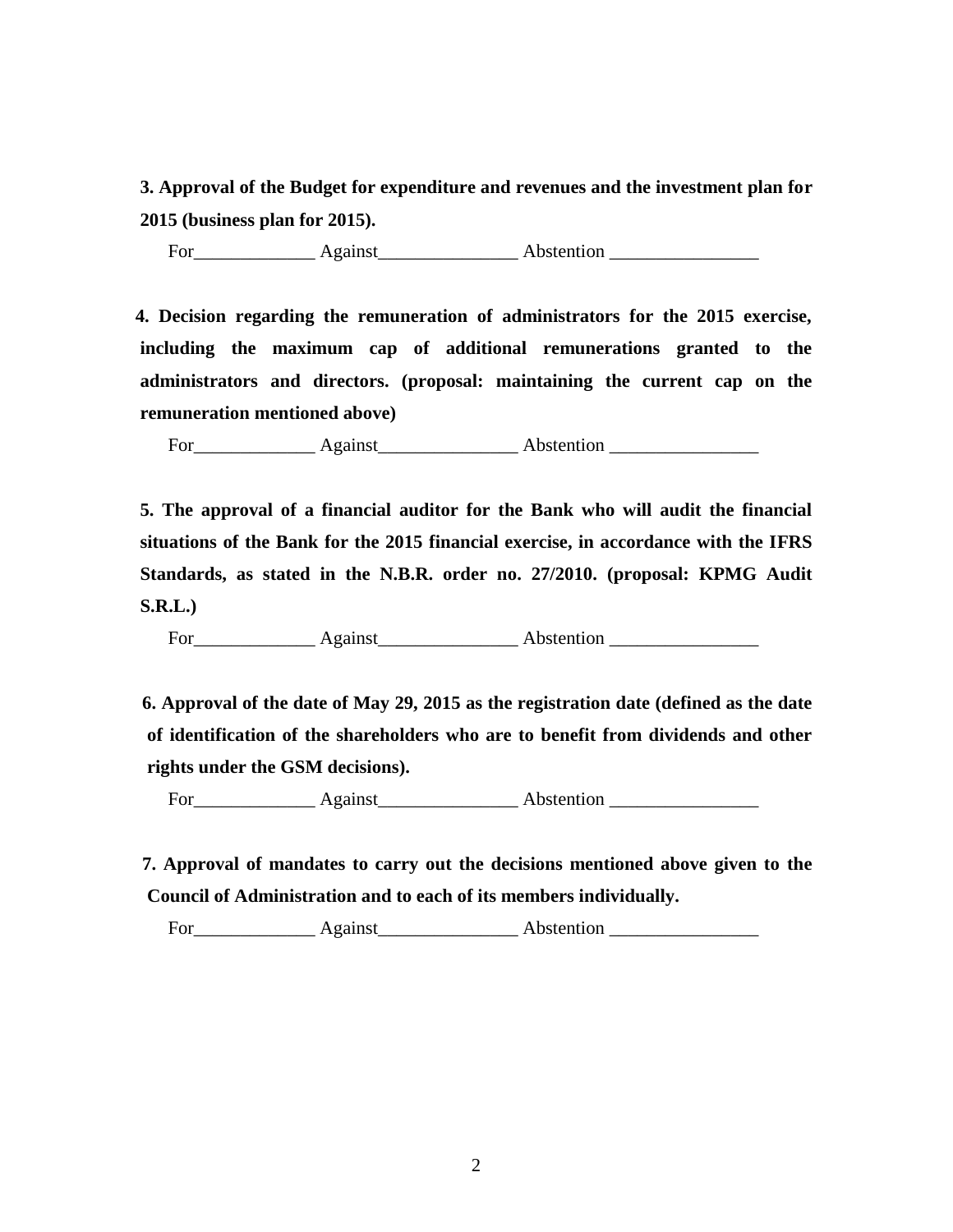**For the Extraordinary General Meeting**:

- **1. Increase of the share capital with the amount of 417.379.818 lei by issuing 417.379.818 new shares, at a nominal value of 1 leu/share. The increase in the share capital will be carried out by using the following sources:**
	- **a) capitalization of reserves from the net profit of the year 2014 in amount of 406.823.021 lei, by issuing a number of 406.823.021 shares, with a nominal value of 1 leu/share in the benefit of the shareholders registered with the Shareholding Register held by the Central Depository at the registration date that will be established by the GSM (proposed date May 29, 2015);**
	- **b) the inclusion of reserves which were generated by bond to share conversion premiums, in the amount of 10.556.797 lei, through the issue of 10.556.797 shares, at a nominal value of 1 leu/share, benefiting the shareholders registered in the Shareholders' Registry, kept by the Central Depository, until the registration date decided by the GSM (proposed date May 29, 2015)**

For\_\_\_\_\_\_\_\_\_\_\_\_\_ Against\_\_\_\_\_\_\_\_\_\_\_\_\_\_\_ Abstention \_\_\_\_\_\_\_\_\_\_\_\_\_\_\_\_

**2. Approval of the Bank's share buyback, in accordance with the applicable legal provisions, under the following terms and conditions: a maximum 20.000.000 shares (0.77% of the total shares included in the share capital) with a nominal value of 1 leu/share at a minimum price equal to the market price on BVB at the moment of the buyback and a maximum price of 3 lei, for a period of maximum 18 months as of the publishing date of the EGM resolution in the Official Monitor of Romania, Part IV, with the purpose of implementing a remuneration program capable of ensuring the compliance with the long-term performance principles and a share retention program for a period of at least 3 years, and the granting of a mandate for the Board of Directors for the enforcement of this resolution.**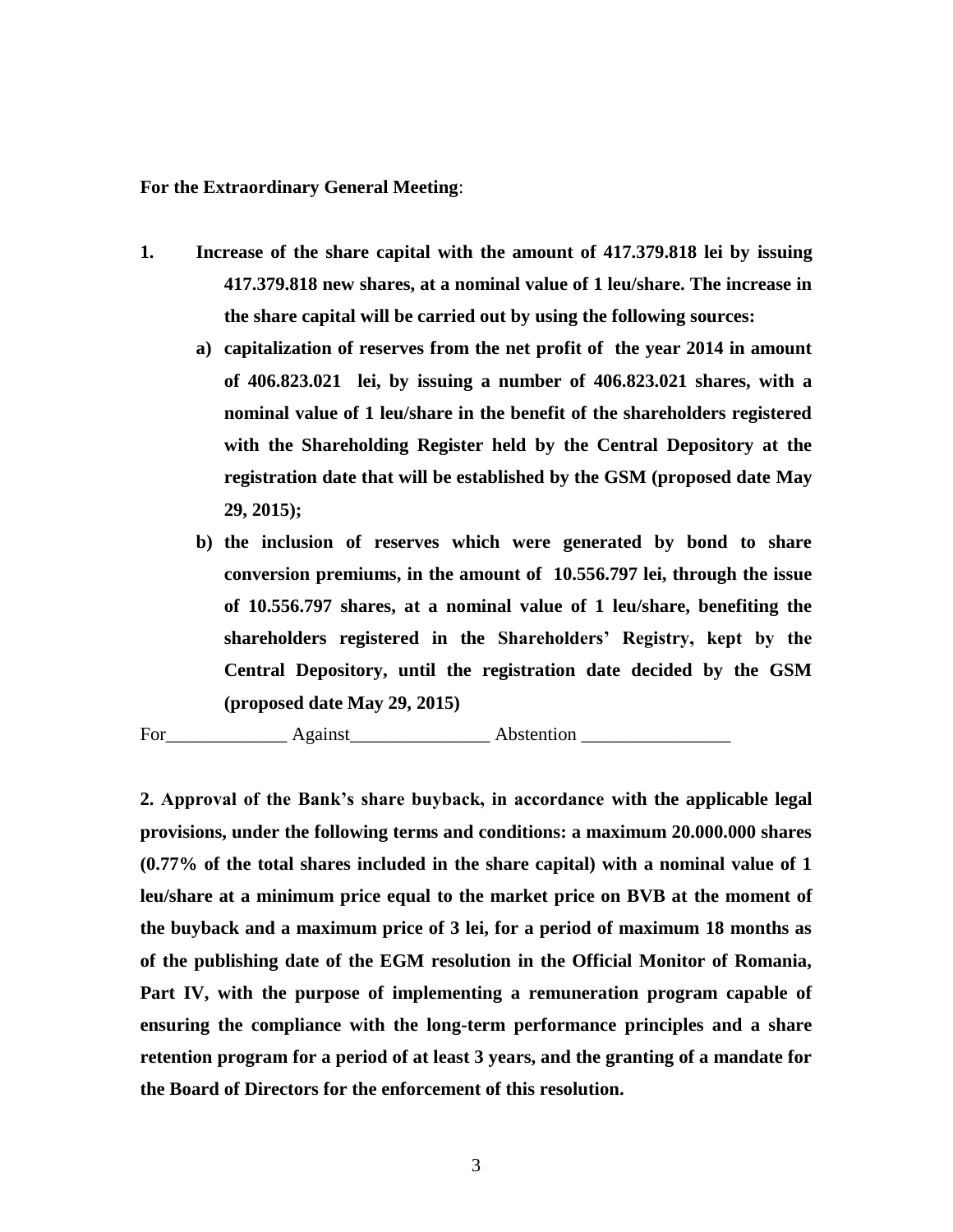**3**. **Notification of shareholders in regard to the purchase of all Volksbank Romania S.A./ preliminary approval of the merger (by absorption) which would take place between Banca Transilvania S.A. (absorbing company) and Volksbank Romania S.A. (absorbed company).** 

For\_\_\_\_\_\_\_\_\_\_\_\_\_ Against\_\_\_\_\_\_\_\_\_\_\_\_\_\_\_ Abstention \_\_\_\_\_\_\_\_\_\_\_\_\_\_\_\_

**4. Approval of the date of May 29, 2015 as the registration date and of the date of May 28, 2015 as the ex date.**

For\_\_\_\_\_\_\_\_\_\_\_\_\_ Against\_\_\_\_\_\_\_\_\_\_\_\_\_\_\_ Abstention \_\_\_\_\_\_\_\_\_\_\_\_\_\_\_\_

**5. Approval of the mandates for the Council of Administration and individually for each of its members, in order to carry out the decisions mentioned above (inclusively for setting the payment date with respect to the newly issued shares).**

For\_\_\_\_\_\_\_\_\_\_\_\_\_ Against\_\_\_\_\_\_\_\_\_\_\_\_\_\_\_ Abstention \_\_\_\_\_\_\_\_\_\_\_\_\_\_\_\_

I, undersigned, give my representative full power to vote on any issue regarding the mandate to the Council of Administration and individually to its members to carry out the decisions from above.

This power of attorney is valid only for the General Meeting of Shareholders, ordinary and extraordinary, to be held on April 29, 2015 hours 14,00 respectively hours 15,00 at the Grand Hotel Italia in Cluj-Napoca, Trifoiului – Vasile Conta Street or on April 30, 2013, hours 14,00, respectively hours 15,00, when a second meeting is to be held in case the first meeting has not been held, my representative having the obligation to vote according to the given instructions.

By the present document, I give power of attorney to my representative to vote in accordance with the above instructions and I hereby give him full power of attorney to